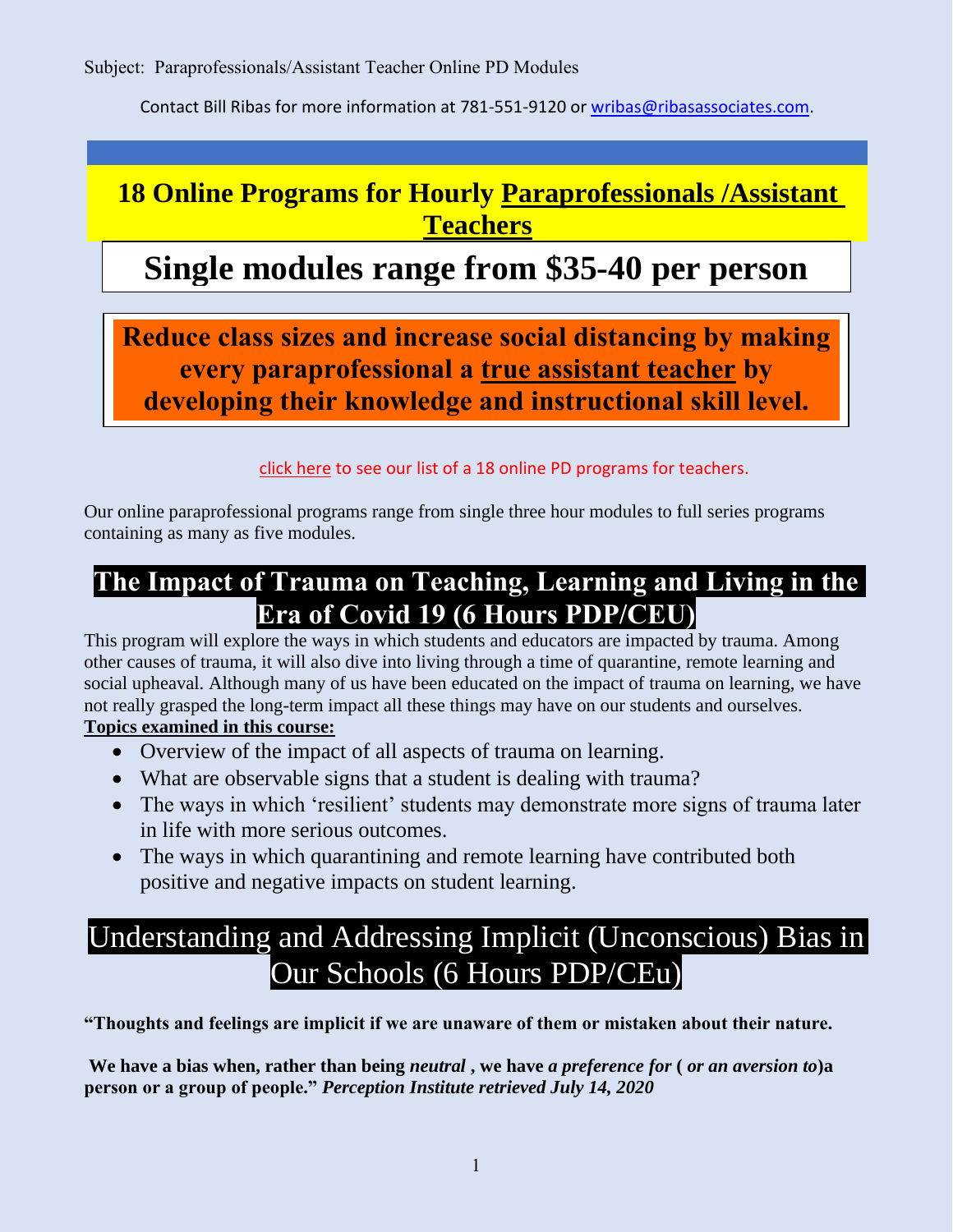The Black Lives Matter movement has re-awakened the country and the world to the problem of both conscious and unconscious (implicit) bias. As we are exploring racial bias in our society, we are becoming more aware of other groups who are actively experiencing bias in our communities and even in our schools. In addition to *Race* other forms of implicit bias include: *Socio Economic Status, Culture, Special Needs, Gender, Religion, LGBTQ, Non-Traditional Families*, and others (e.g. *Sizeism)*

# **Low SES Students: Closing Achievement Gaps and Reducing Special Education Referrals (8 Hours PDPs/CEUs**

for general pedagogy or special education- \$80 per person**)**

#### **By the conclusion of this workshop, participants will be able to:**

- 1. Explain the 7 instructional and social-emotional components for success with students from low SES households
- 2. Have at least 10 concrete, easy to implement, strategies that will increase the success of your students from low SES households
- 3.Reduce the over identification of low SEL students as special education

#### **The program contains two modules. Each module takes approximately four hours to complete for a total of approximately 8 hours. The program is divided into the following 7 components.**

- Component 1: Connecting the curriculum to student lives, prior learning, future learning
- Component 2: Interpersonal Relationships and Social-Emotional Learning
- Component 3: Growth Mindset
- Component 4: Differentiating Instruction
- Component 5: Instructor Enthusiasm
- Component 6: Engaging Instruction: Effort and Relationships
- Component 7: Parent/Guardian Involvement

# Social Emotional Learning in the Classroom ONE *(Based on the best-selling book of the same name)* 14 Hours PDP/CEU

There are 4 three hour modules do the entire program. However, districts may do 1, 2, 3, or all 4. The modules should be done in order so a district that has not done the training should begin with module 1.

We recommend the district purchase the book *Social-Emotional Learning in the Classroom* for participants. However, this is not mandatory if you are only doing the first.

#### **Module 1: The Social-Emotional Areas and their Associated Skills of Successful People**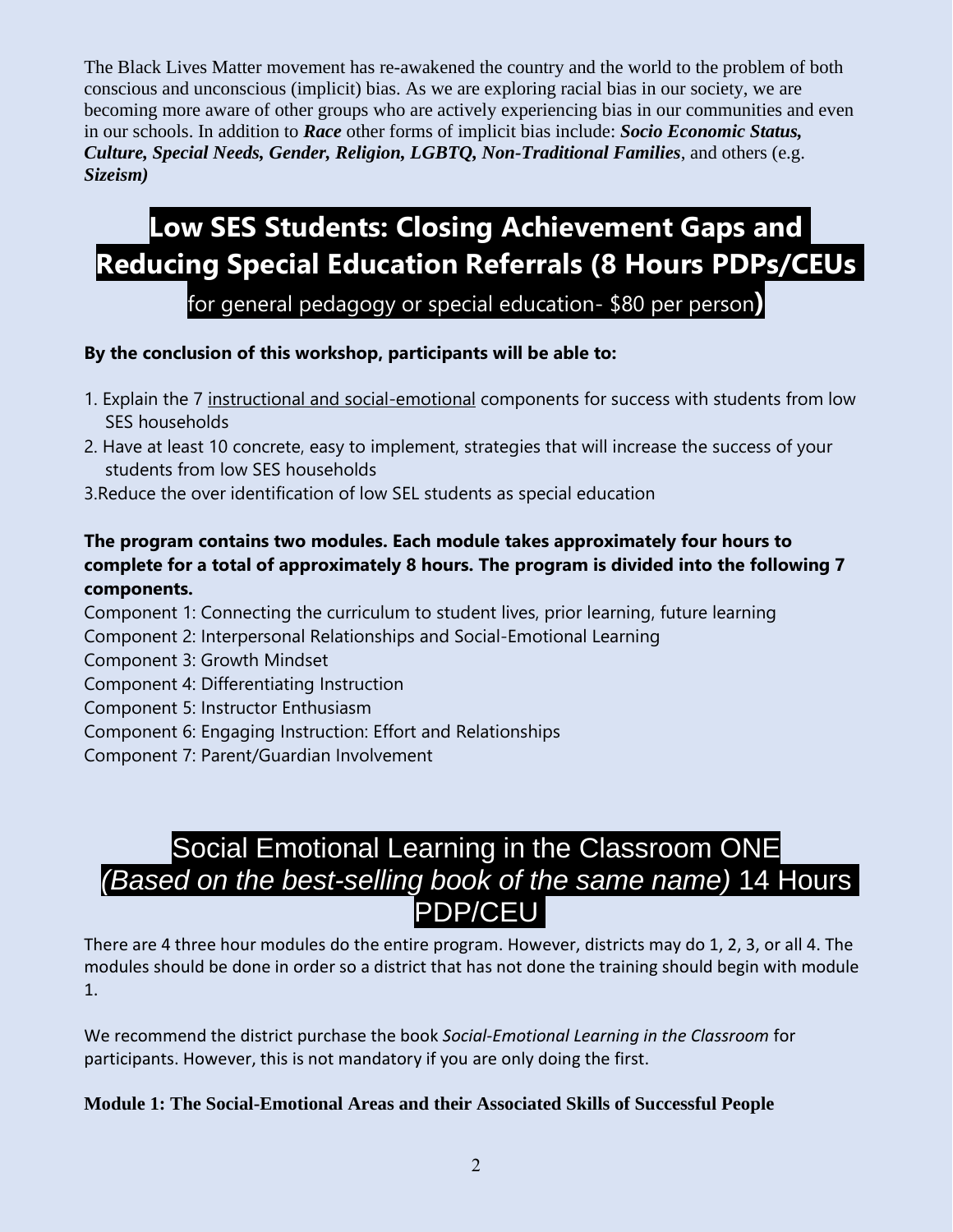- Explain the research on people's increased success in school and career when social-emotional (SEL) skills are improved
- Explain the five SEL Competencies and the ways in which the five competencies build the 38 habits of successful people (school, career, life)
- Describe the cycle of low motivation and implement strategies for reversing the cycle of low motivation
- Implement the power of "yet", growth mindset, and effective praise with students

#### **Module 2: Student Management That Maximize Social Emotional Learning**

- Build physically and emotionally, safe spaces through creative planning of student work spaces, desk and furniture arrangement, and use of proximity
- Develop a safe, academic community through the use of the five social emotional learning (SEL) competencies, accountable group and partner work, self-assessment and accountable talk
- Foster a safe, academic community through use of consistent SEL enhanced rules, routines and expectations
- Develop within students personal and group problem-solving skills

#### **Module 3: Providing Rigorous and Engaging Learning that Integrates SEL Skill Development**

- Engage students by using SEL enhanced strategies for obtaining, maintaining and regaining attention
- Provide students with rigorous, challenging, meaningful and worthwhile academic tasks that integrate SEL skills
- Teach the habits of successful people through self-assessment and goal-setting
- Explain restorative justice, mindfulness, characteristics of effective praise, SEL enhanced classroom management strategies, rewards, consequences and contingency plans

#### **Module 4: Student Self-Assessment and Educator Assessment of SEL Skills Development**

- Connect academic learning to social emotional learning skill development
- Create an engaging academic experience through engaging instructional strategies intertwined with SEL skills
- Use the Ribas Associates developed SEL skills protocols for student self-assessment, student work group self-assessment, and the complimentary teacher and paraprofessional student assessment protocols
- Understand how classroom meetings are a means of reinforcing the five SEL competencies
- Understand the components of classroom meetings that include the organizational components leading to success; blending SEL skills with academics and concrete examples of classroom meeting activities

#### **Call (781-551-9120) or email me [wribas@ribasassociates.com](mailto:wribas@ribasassociates.com) for pricing information for this program.**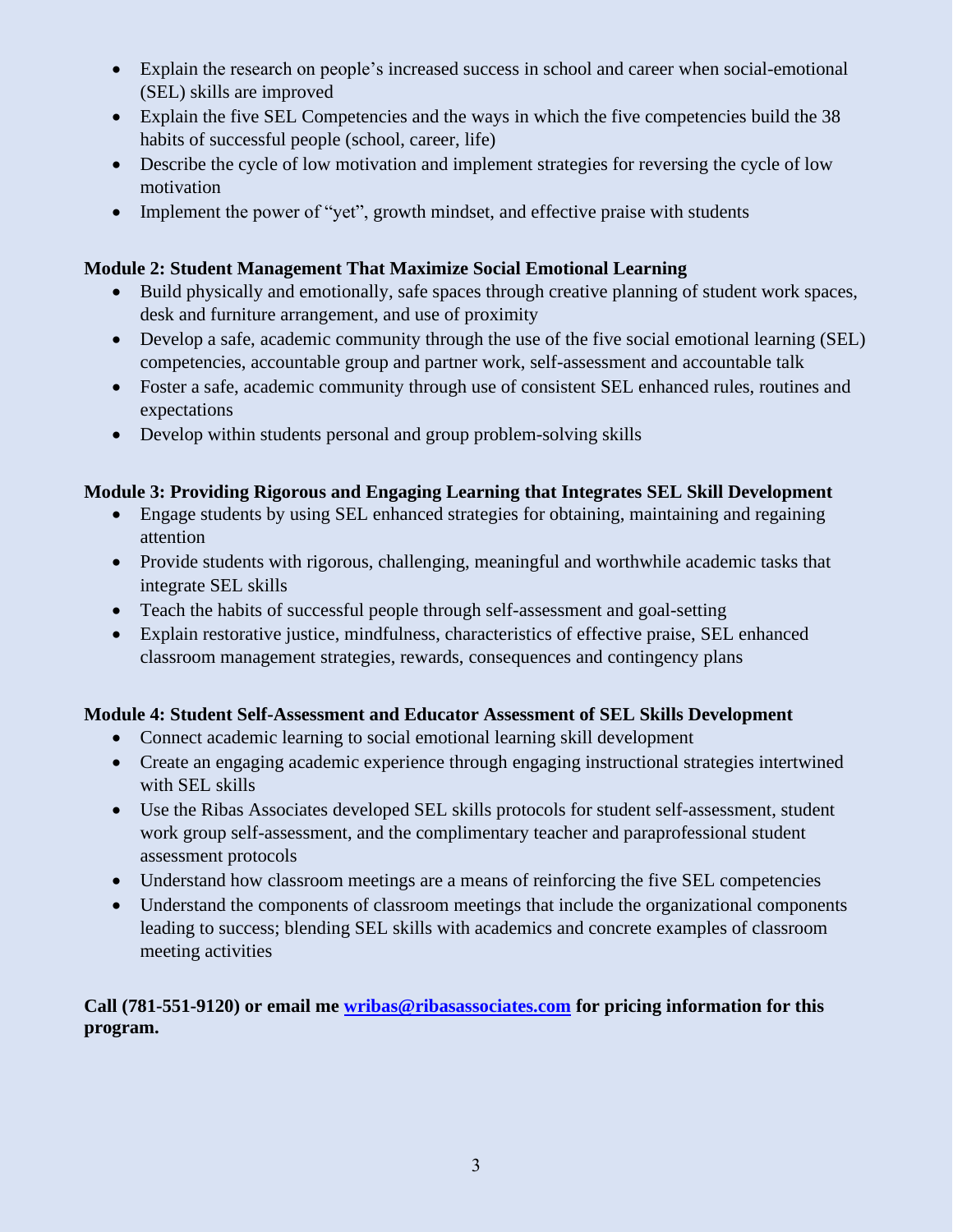# **Special Education**

There are 5 three hour modules do the entire program. However, districts may do 1, 2, 3, 4 or all 5. The modules should be done in order so a district that has not done the training should begin with module 1.

For those paraprofessionals who are licensed teachers the PDPs in these programs have been approved to fulfill the special education requirement.

**Single modules start at \$34 per person.**

#### **Overview of Disabling Conditions in the Classroom (3 Hours PDP/CEU)**

**After this workshop, the participants will be able to:**

*Identify the Federal and State of MA Disability Categories*

- **Explain the difference between providing a modification and an accommodation.**
- **Identify the components of an IEP.**
- **Discuss the various roles of the paraprofessional in a public school setting and the legal limitations of the para role.**
- **Explain the importance of confidentiality.**
- **Practice effective strategies for communicating with both general and special education teachers and team building.**
- **Practice the art of helping, but not over assisting a student with special needs.**
- **Demonstrate how the role of the paraprofessional is essential to providing services to a child with disabilities.**

Contact Bill Ribas for more information at 781-551-9120 or [wribas@ribasassociates.com.](mailto:wribas@ribasassociates.com)

#### **Working in Classrooms with Students with Neurological and Emotional Disorders (3 Hours PDP/CEU)**

**After this workshop, participants will be able to:**

- **Explain the various aspects of Autism Spectrum Disorder and what to expect when working with a student with this diagnosis.**
- **Explain the various aspects of ADD and ADHD and what to expect when supporting a students with this diagnosis.**
- **Demonstrate strategies that support a student with emotional and/or behavioral challenges in the classroom.**

**Call (781-551-9120) or email me [wribas@ribasassociates.com](mailto:wribas@ribasassociates.com) for pricing information for this program.**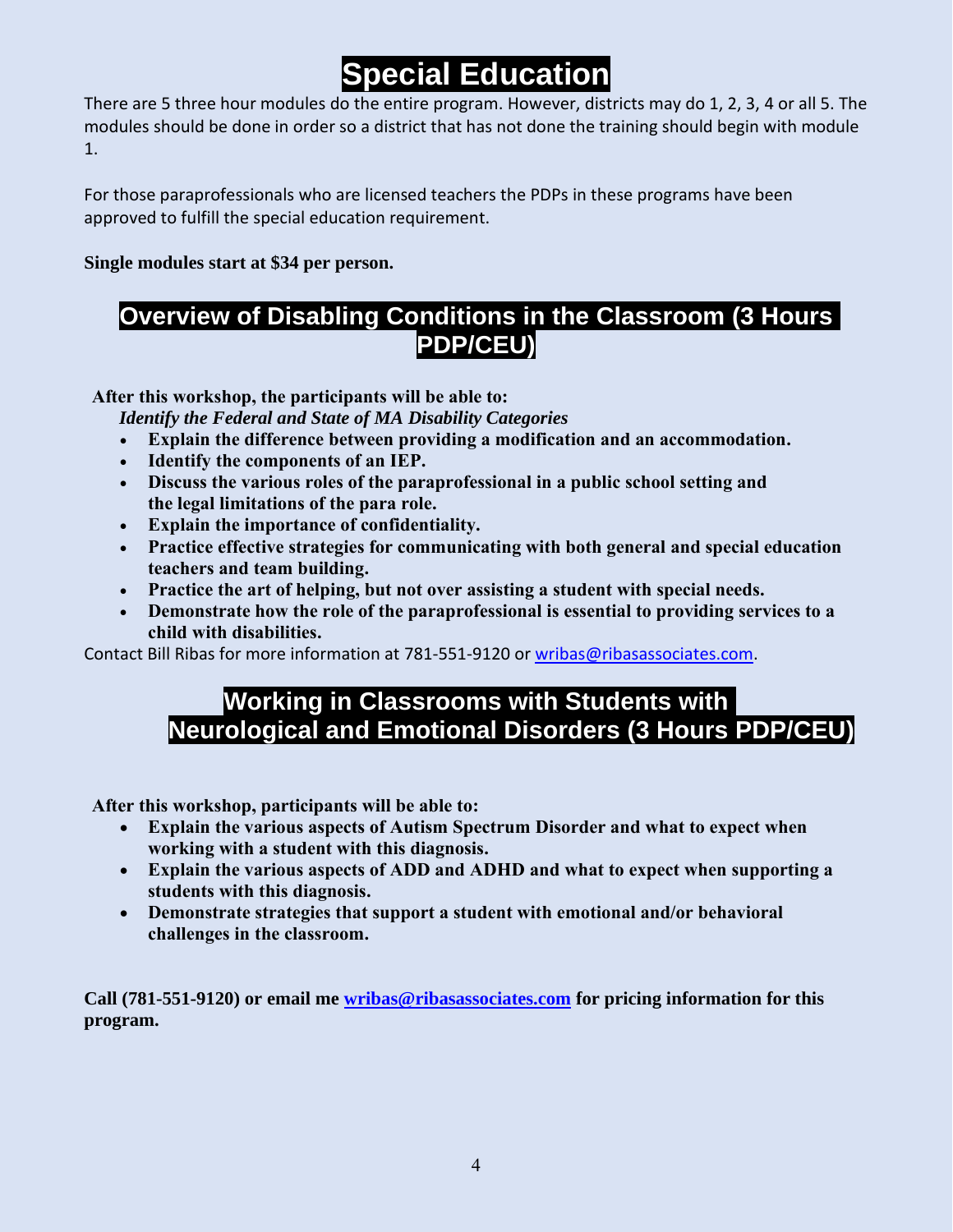## **Executive Function: Implications for Teaching and Learning (3 Hours PDP/CEU)**

Full-Day or Half-Day Workshop for General or Special Educators at All Grade Levels

**The term "executive functioning" has become a buzzword in schools and elsewhere. Both general and special educators, as well as paraprofessionals and family members, have long observed that many students have difficulty with such things as planning, organization, maintaining attention, getting started on a task, remembering homework, and self-monitoring – all characteristics of executive functioning.**

**Executive functioning affects learning and performance in school and in life. Teachers and paraprofessionals can support students with executive function difficulties by teaching and working with students on both general and task-specific strategies that they can use to develop the core skills needed to self-monitor and take control of their schoolwork and their daily lives.**

**This workshop explores ways to guide students and facilitate the development of selfmanagement skills. In each area of executive function, we will learn strategies that can be used by a teacher, a paraprofessional, or a family member to support the student. In addition, we will discuss ways to teach students how to design and use their own self-management strategies.**

Expected outcomes of the workshop:

- **Recognize executive function difficulties in the classroom.**
- **Identify strategies and skills for organizing and managing time, materials, work area, homework.**
- **Identify strategies and skills for organizing ideas and written work.**
- **Identify ways to help with initiating a task.**
- **Develop ways to teach students strategies to use independently.**

## **Working With Students with Behavioral Issues (3 Hours PDP/CEU)**

**After this workshop, the participants will be able to implement the nine components of effective classroom management, including:**

- **Developing individual contingency plans for students with behavioral issues.**
- **Developing and implementing classroom rules and routines that maximize the level of respectful, on-task behavior of all students.**
- **Developing and implementing a system of rewards and consequences for reinforcing respectful, on-task behavior with difficult students.**
- **Obtaining student attention at the start of lessons, after group and partner activities,**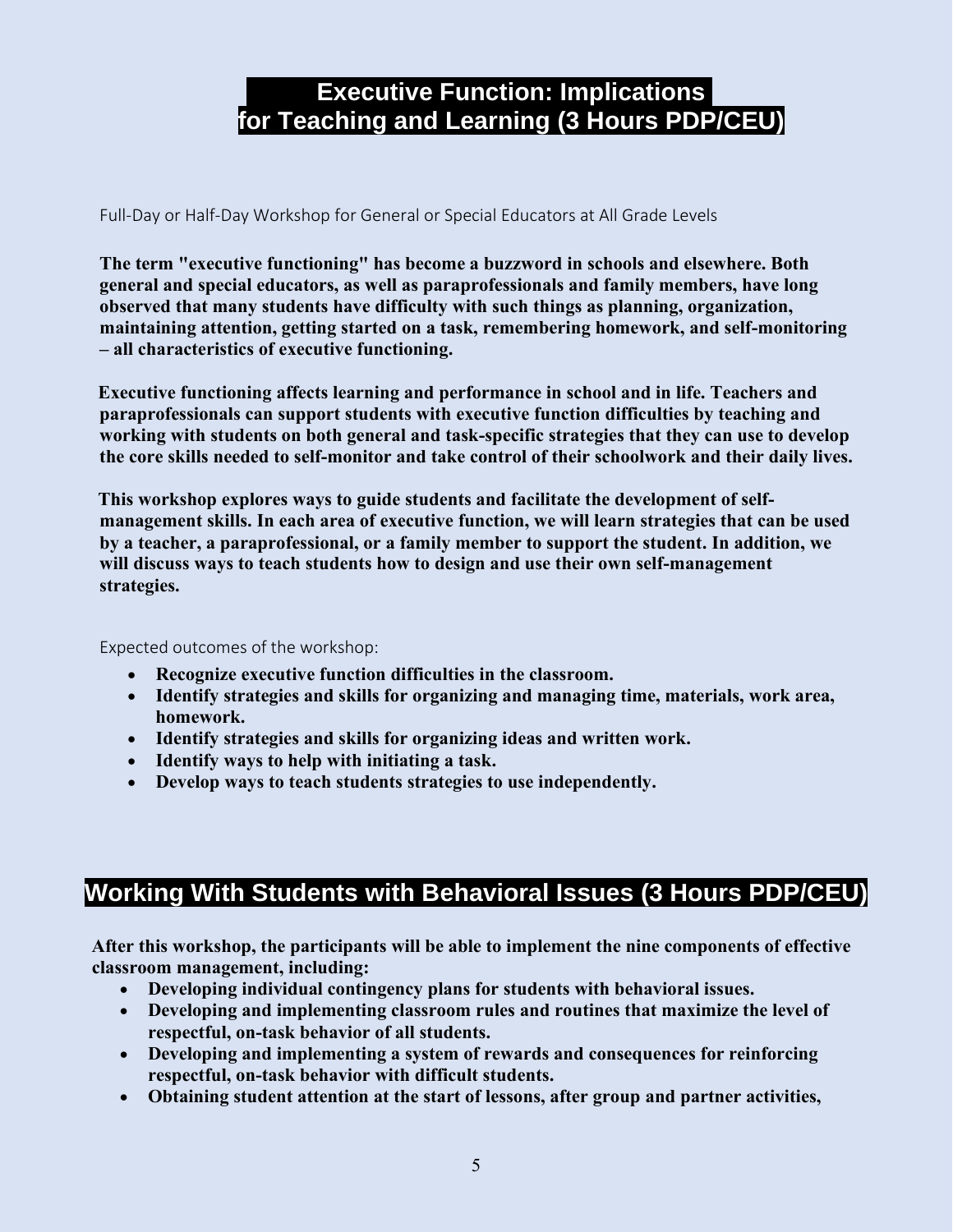**after interruptions, and after student attention has deteriorated.**

- **Creating respectful student-teacher and student-student relationships.**
- **Using physical proximity and the physical design of the classroom to improve student behavior.**
- **Developing student skills to work effectively in groups.**

**Call (781-551-9120) or email me [wribas@ribasassociates.com](mailto:wribas@ribasassociates.com) for pricing information for this program.**

## **Teaching and Reaching Your Students on the Autism Spectrum (3 Hours PDP/CEU)**

**Latest Statistics from the CDC retrieved 6/17/15:**

- **About 1 in 68 children (or 14.7 per 1,000 8 year olds) were identified with ASD.**
- **It is important to remember that this estimate is based on 8 year old children living in 11 communities. It does not represent the entire population of children in the United States. This workshop will address the following issues for discussion.**

Participants who take this workshop will be able to answer the following questions:

- **Why is this diagnosis so prevalent? What is the Latest Research on Early Diagnosis?**
- **What do I need to know about working with learners with social pragmatic deficits?**
- **How do I help students with social deficits learn to understand body language and personal space?**
- **What does it mean to be tactile defensive?**
- **How do I structure my classroom environment to make students with ASD more welcome?**
- **How to use differentiated instruction more effectively with students with ASD**
- **What about the other students? What do they need to know?**
- **What is meant by "Explicit Instruction?"**
- **How do I capitalize on the learning strengths of children with ASD?**
- **What does it mean to "think in pictures?"**
- **Discussion of a variety of behavioral methods from ABA, to Floor Time, to Life Experience, and others recognized in the field.**
- **Post-secondary options for children with ASD... Yes, attending college is now an option for many!**

# **English Language Learning**

There are 5 three hour modules do the entire program. However, districts may do 1, 2, 3, 4 or all 5. The modules should be done in order so a district that has not done the training should begin with module 1.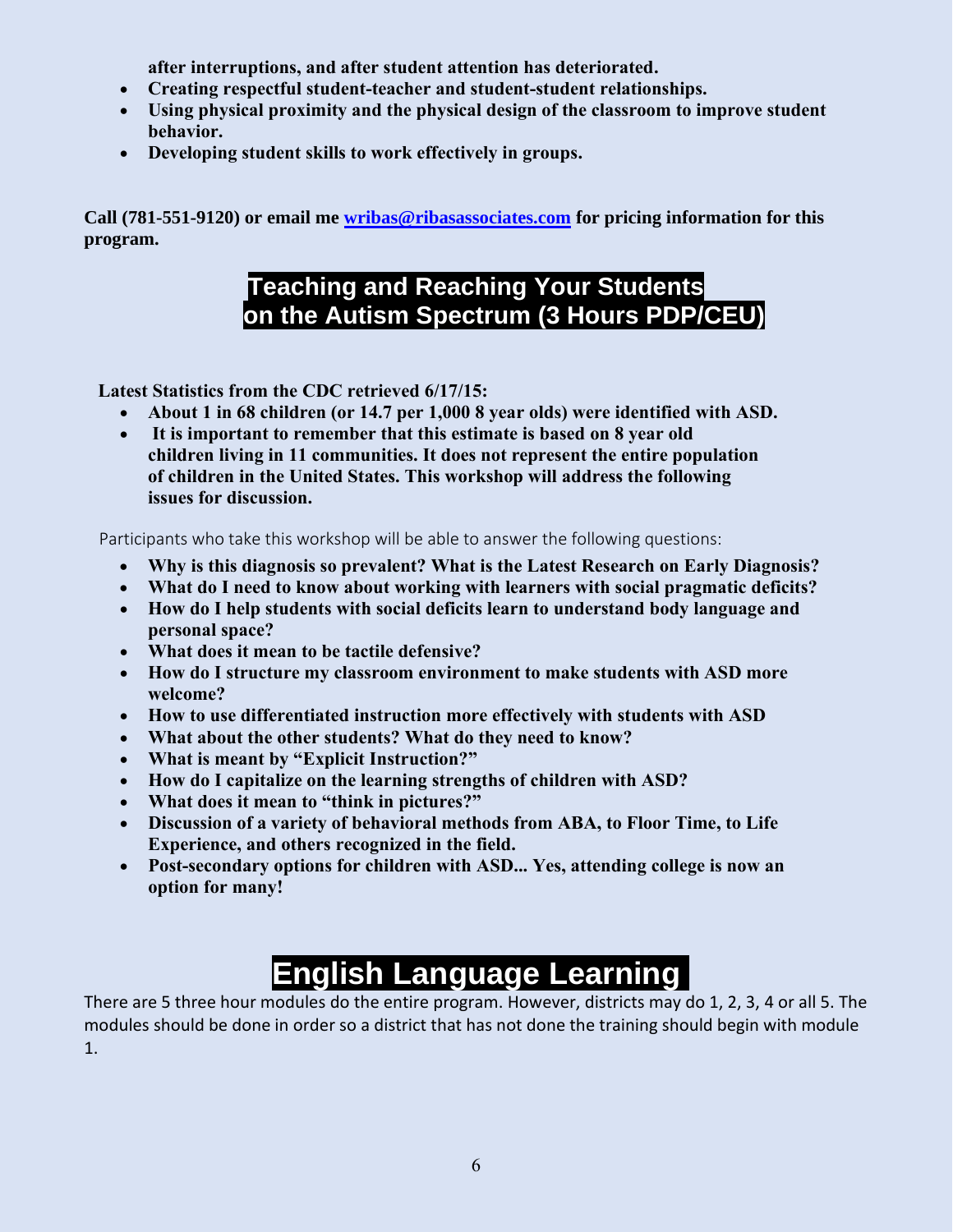For those paraprofessionals who are licensed teachers the PDPs in these programs have been approved to fulfill the special education requirement.

**Single modules start at \$35 per person.**

## **1. ELL Session One: Overview of the English Language Learner Experience (3 Hours PDP/CEU)**

While many educators have had the personal experience of learning a second language at some point in their academic careers, few have been called upon to actually develop proficiency, or even more challenging, to try to learn something new using only a language that is very new to them (second language proficiency). Acquiring English language proficiency (ELP) is the daunting task set before our English Language Learners. Research has shown that it takes considerably more time on task than we realize for an individual to gain true academic and conversational fluency in a second language.

Tapping the personal and professional experiences of the participants, this session provides an orientation to the challenges of students attempting to learn in a language that is new to them. While all learners must work to acquire new understanding and skills, second language speakers must also process the language in which the work is being done. Using video, simulation and active learning practices, participants in this session will explore unexpected ways in which children struggle, compensatory strategies they often employ in an effort to fit in, and initial ways in which teachers and administrators can begin to support these learners in their struggle.

After this session of the course, the participants will be able to:

- Empathize with the experience of non-English speakers as they are tasked with navigating a world where they do not fully comprehend the language.
- Identify ways in which non-English speaking students may mask a lack of comprehension.
- Identify strategies non-English speakers use to support their understanding and begin to plan with language objectives and strategies teachers use that support those efforts.
- Distinguish a learner's stage of language acquisition from monolingual to complete bilingualism.
- Recognize components of the English language that can prove particularly problematic for non-native speakers and develop strategies through which teachers can mitigate the negative impact of their own language choices on their ELL and FLEP students.

#### **2. ELL Session Two: Questioning & Assessment for Non-English Speaking Students** (3 Hours PDP/CEU)

Too often, teacher questions and assessment tools measure something other than the goals for which they were intended. Even the simplest question, if not phrased carefully, can prove incomprehensible to a student who otherwise understands the material being discussed. This session focuses on the role of teacher-language, practice and expectations and how these factors can impact second language learners in their classes. We will explore through the lens of non-English speakers the strategies and materials often used in the classroom. In the process, educators will be called upon to share their current learning goals, instructional practices and favorite tools in light of this new perspective.

After this session of the course, the participants will be able to:

• Rework assessment tools currently used in their practice to ensure that the language used, as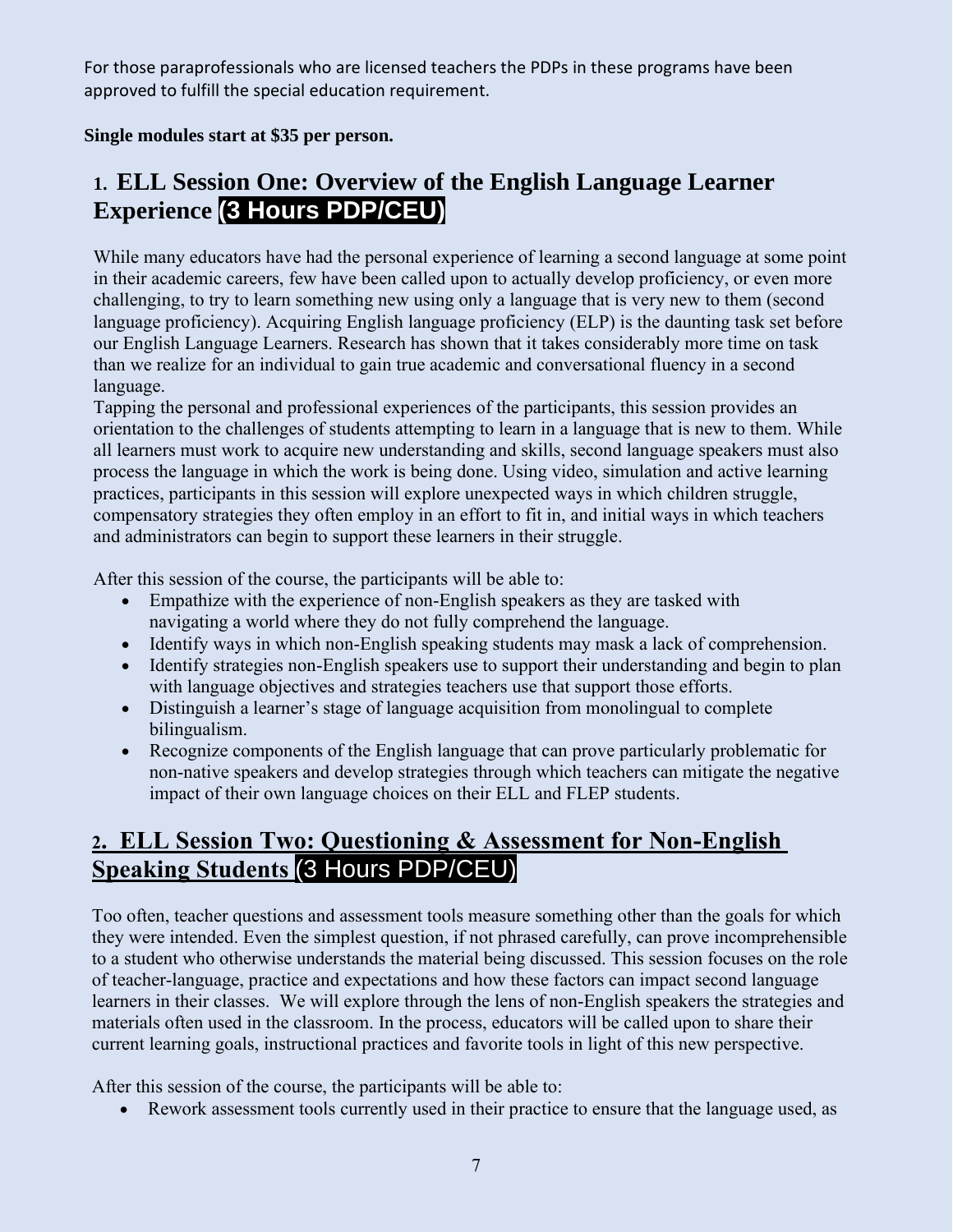well as supporting visual contexts, are best suited to evaluate the importing thinking and learning of non-English speaking students.

- Develop questioning strategies (such as extended wait time) and additional assessment tools that are crafted to be easily comprehended by non-English speaking students.
- Identify non-verbal cues, visuals, and tasks that can help ELL students better demonstrate what they know and are able to do.
- Develop ways to differentiate instruction for ELL students on the basis of formal and informal assessments.

#### **3. ELL Session Three: Teacher Language and the Social-Emotional Domain**(3 Hours PDP/CEU)

Considerable research has been devoted to the role that student emotional development, beliefs, and socialization play in ensuring academic success. In the case of ELL students, this affective domain is impacted by language and culture.

In this session, the participants will be able to:

- Develop strategic approaches to encouraging ELL students as they acquire language skills, cultural competency in an unfamiliar environment, and academic knowledge and skills without diminishing the student's sense of confidence or personal competence.
- Identify areas of language that are predicated on a broader cultural knowledge, such as idiomatic speech, and develop strategies to either compensate for, or directly address those potential areas of confusion.
- Discuss ways in which different languages of origin can cause unique issues for individual students.

#### **4. ELL Session Four: Special Education and English Language Learners**(3 Hours PDP/CEU)

Far too often, teachers confuse problems of language with deeper cognitive issues, referring students to Special Education when their issues are the result of a non-English speaking background. By the same token, students in any subgroup population (English speaking, ELL and formerly ELL) can also struggle with learning difficulties. For the English speaking educator, distinguishing and applying the appropriate interventions for non-English speaking students can be a significant challenge.

In this session, the participants will be able to:

- Consider how and when to refer ELL students to special education, and what steps to take in a Tier I and Tier II setting that further inform the decision to refer.
- Identify several ways to differentiate practice in our classroom that can benefit both special education and general education students.
- Discuss assessment tools used in special education referrals using the lens of a non-English speaking student.
- Consider the ways in which special education and referral of students can be viewed in different cultures.
- Plan strategies for working with the parents of students who may themselves struggle in a new culture and in a less than familiar language.